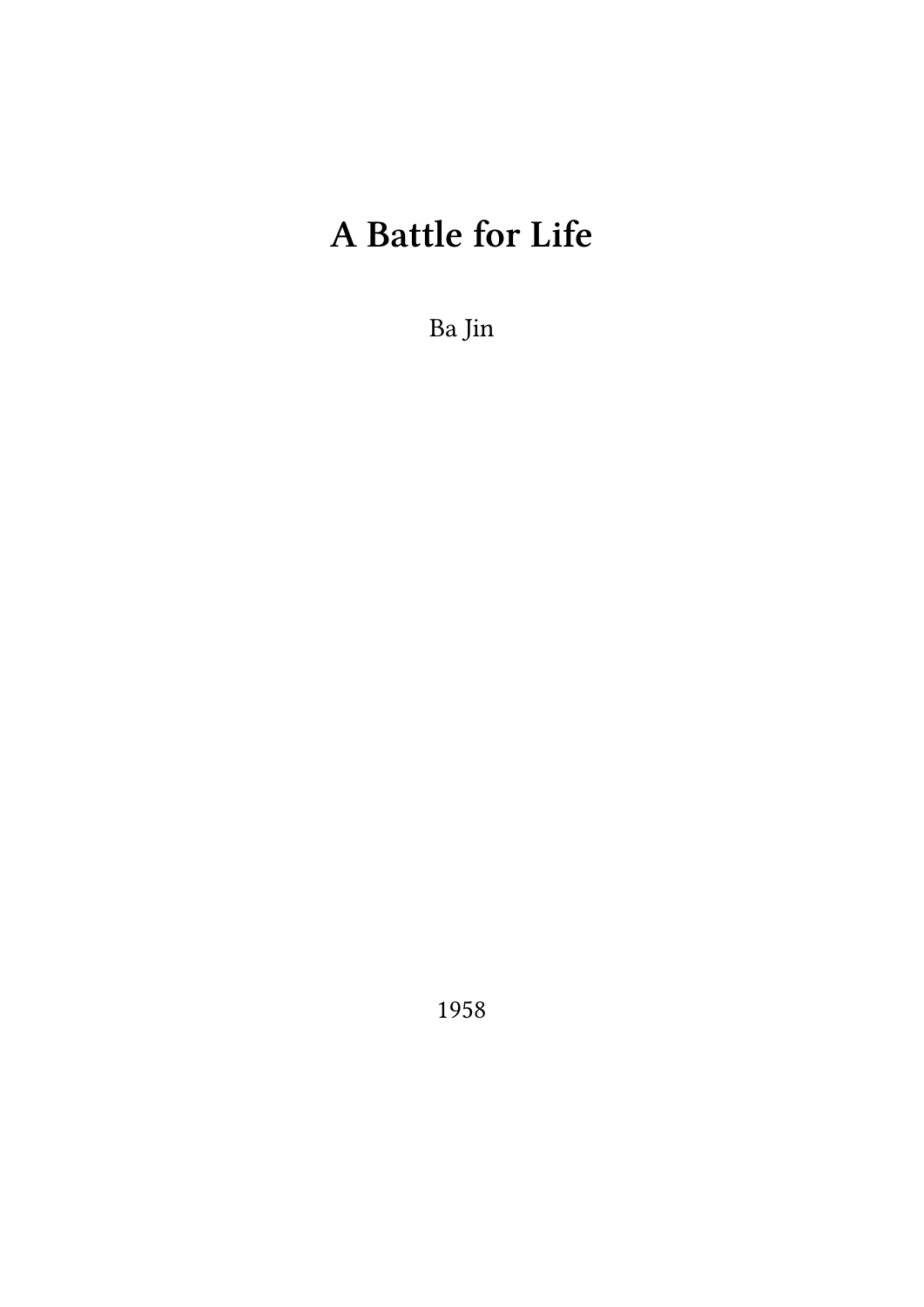### **Contents**

| Foreward                                       | 3  |
|------------------------------------------------|----|
| 1. "The Masses Are the Hero of the Drama"      | 5  |
| 2. A Critically Burned Steel Worker            | 7  |
| 3. "The Furnace Cannot Go On Without Me"       | 9  |
| 4. "Many People Were Concerned and Helped Him" | 12 |
| 5. Thousands of Hearts                         | 15 |
| 6. "The Party Is My First Life"                | 18 |
| 7. Stubbornly He Lives On                      | 21 |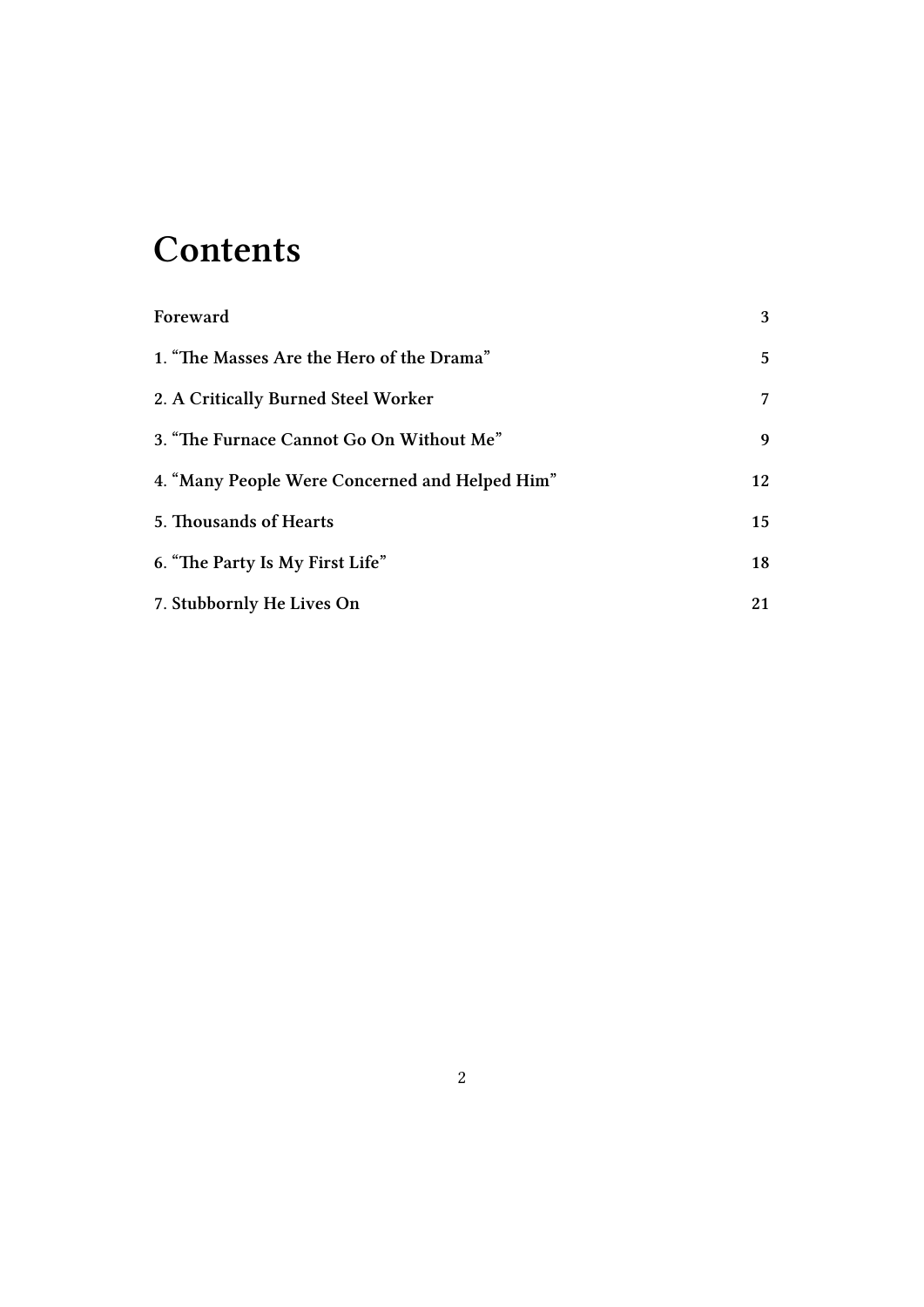#### <span id="page-2-0"></span>**Foreward**

On May 26, 1958 at midnight, Chiu Tsai-kang, a steel worker of the Shanghai No. 3 Steel Works, was burned by molten steel. The affected area extended over 89 per cent of his body, 20 per cent being third degree burns with the muscles and bones involved. According to Western medical authorities, a patient with such severe burns would be likely to die. But due to the affectionate' concern of the Communist Party, to the great efforts made by the medical staff and to the widespread support of society at large, Chiu Tsai-kang is still alive. After being treated for more than five months his wounds are now completely healed and covered by grafted skin. On November 23 he was transferred to the Sino-Soviet Friendship Hospital in Peking for further treatment. Three months later the function of his joints was restored and he could walk without the aid of crutches. During his stay in Peking, Chiu Tsaikang was able to attend' and speak at the National Conference of Active Young Builders of Socialism. On March 19, 1959 he returned to Shanghai to convalesce.

During the course of treatment which saved this steel worker's life, the Kwangtze Hospital received enthusiastic support and commendation from people in all walks of life. A very deep impression was made on some foreign friends who visited the hospital, by this marvel of healing. Dr. J. S. Horn, Fellow of the Royal College of Surgeons of England, after checking the record of the treatment, said: "I consider the treatment to be outstandingly good. I have never seen a burned patient who received such excellent treatment and minute care." Professor De Rudler, Director of the Surgical Department of Geneva University in Switzerland, after personally examining the patient, said: "The treatment given is excellent. You observe the change of symptoms more thoroughly and carefully than we do." Later in talking with Professor Fu Pei-pin he again remarked: "In your country where flies and mosquitoes can be exterminated, anything can be done." A French correspondent Monsieur Robert Clarke said: "The fact that Chiu Tsai-kang whose burns extended over more than 80 per cent of his body was saved is regarded internationally as a rare occurrence." Again he reported: "In France, a certain locomotive engineer who was no more than 50 per cent burned died, notwithstanding the fact that fifteen workers volunteered to offer their blood and skin for transfusion and grafting."

The saving of Chiu Tsai-kang's life proves a truth, namely, that only under the leadership of the Communist Party, can the life of such a severely burned patient like Chiu Tsai-kang be snatched from the jaws of Death. It proves that only by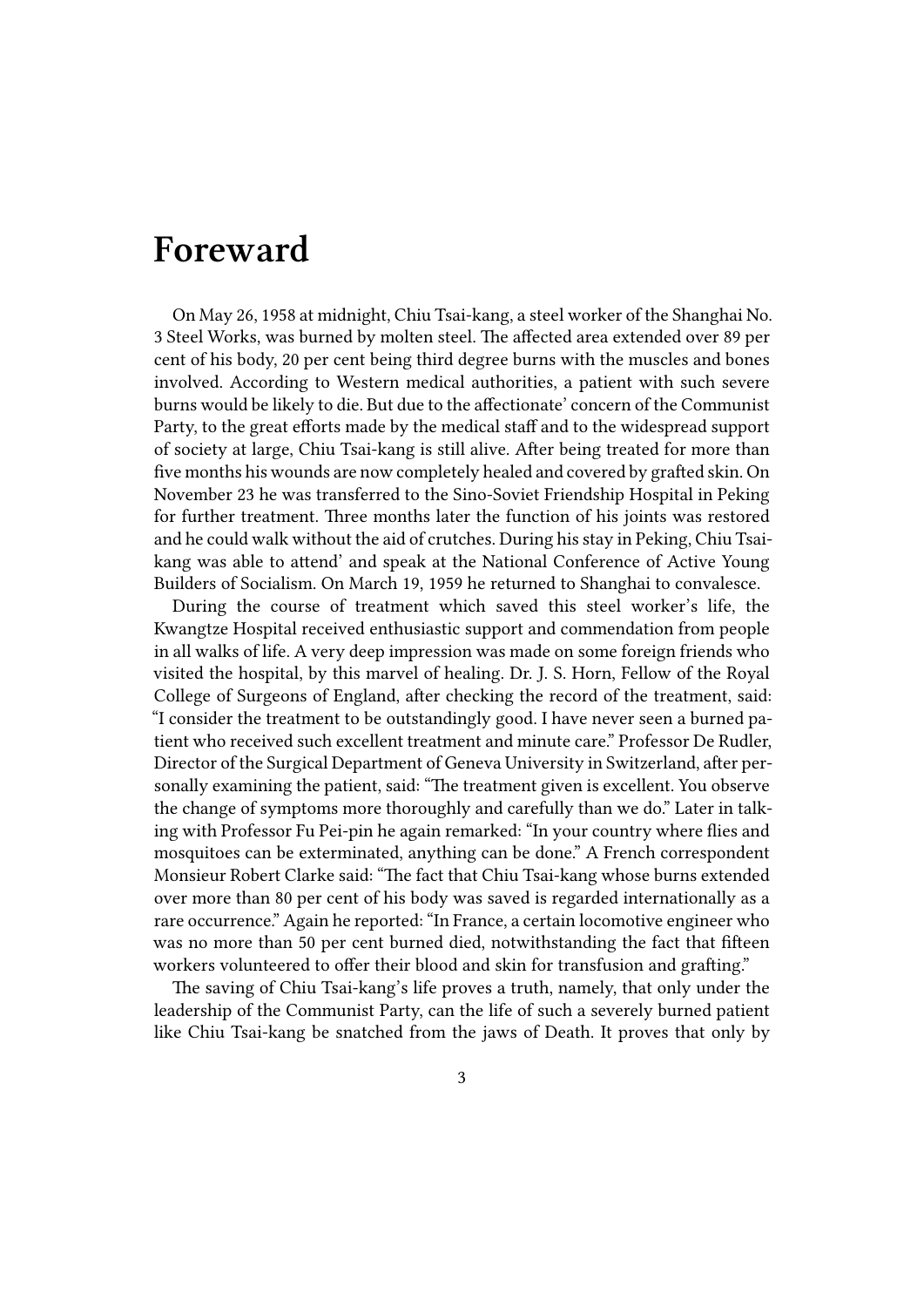observing the principle of thorough co-operation between the whole medical staff, and carrying out the mass line in place of allowing individuals to work alone, can the established "medical authority" of capitalist countries and the international medical records be shaken, thus effecting cures which our predecessors considered impossible.

Such marvels should no longer be regarded as "accidental" in China today. Following Chiu Tsai-kang's case the Kwangtze Hospital later saved sixteen patients with severe burns, sent there from other places. Among them was an army officer by the name of Teng Ming-chi whose burns covered 94 per cent of his body, 10 per cent being third degree burns, who did not arrive in the hospital until seven hours after the accident occurred. Owing to the fact that a summary of their experiences under the leadership of the Party had already been made by the medical workers who had saved Chiu Tsai-kang, Teng Ming-chi recovered steadily and satisfactorily after he once entered the hospital. Instances from other places in the country prove that even smaller and less adequately equipped hospitals are quite capable of saving critically burned patients just as the Kwangtze Hospital did. Since May 1958 when the saving of Chiu Tsai-kang's life caused a furore in the whole country, hospitals in cities like Tzupo, Chinchow, Hsuanhua, and some medium and small-sized hospitals in the Tungchow District of Peking and the Yushihpao mining area, have all saved the lives of critically burned patients. For instance, Chin Hsueh-chih, a chemical worker of Peking' was burned over 85 per cent of his body, 60 per cent being second degree and 20 per cent third degree burns. Benefiting by the experience of the Kwangtze Hospital, the Tungchow District Hospital finally succeeded in curing Chin Hsueh-chih.

Success in saving Chiu Tsai-kang's life reflects a new spirit among our working class and the broad masses, a new human relationship\_a communist relationship\_ which has been developing quickly among the Chinese people through the Party's education and since the great Rectification Campaign. Only by the integration of this kind of spirit with modern medical technique can such successes in medical work be achieved.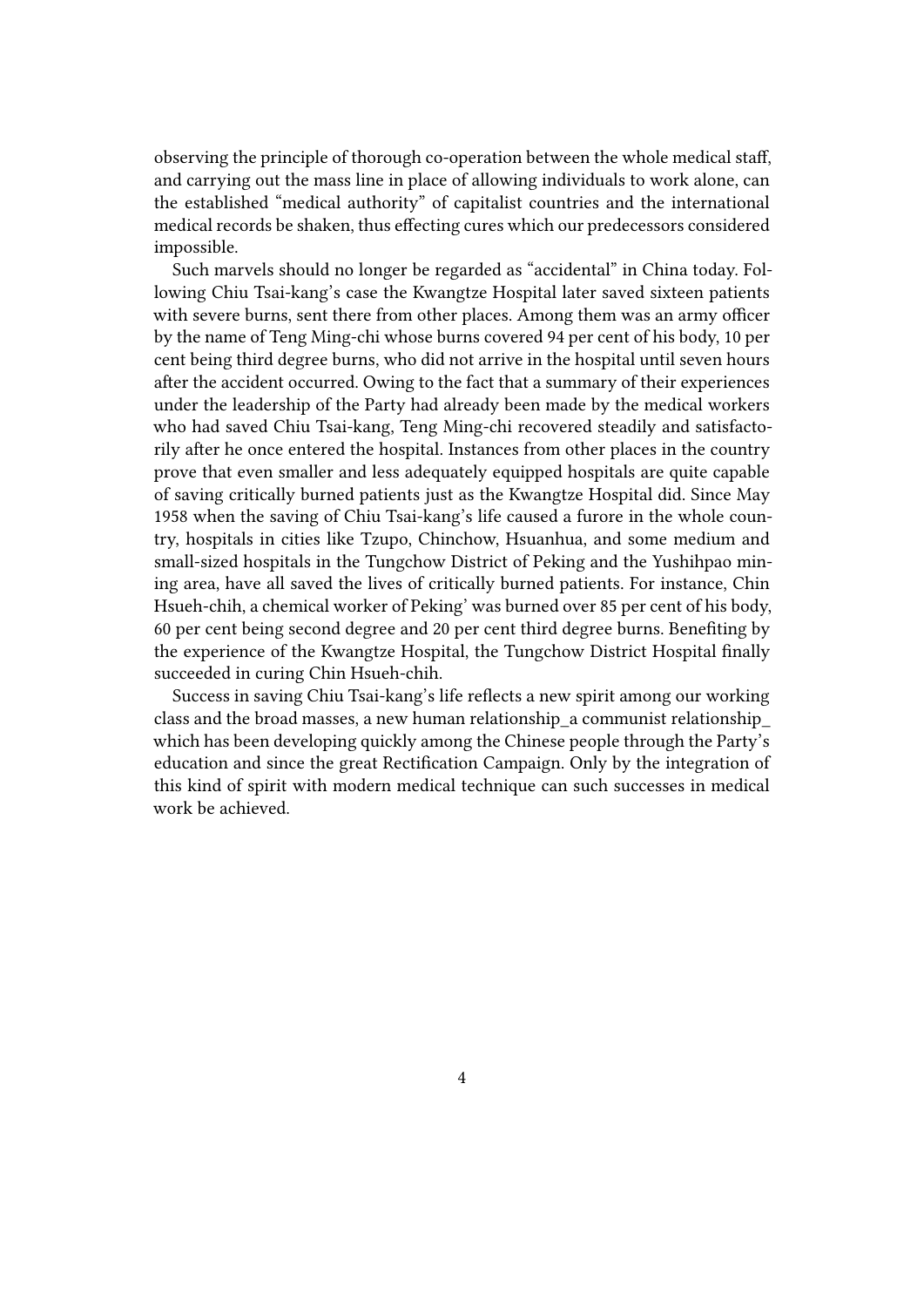### <span id="page-4-0"></span>**1. "The Masses Are the Hero of the Drama"**

A battle to save life has recently been waged at the Kwangtze Hospital in Shanghai. This battle is not yet over, but it has already caused a great sensation in the whole city. The producers of the local film studio came over to make a film of it. The writer of the scenario was in the hospital gathering material, and in talking to a young doctor he asked incidentally, "When I write the scenario, which person should I make the hero?" The doctor was the assistant secretary of the Party branch of the medical department, who had taken an active part in this battle. After a moment's thought he replied, "Really I can't say, but if you want to write this story correctly, you'd better mention everybody, by that, I mean all the people." He was correct when he said, "Every time I talk about this case I can't help leaving out some people and facts, but the basis of the story and most worthy of mention are the masses. The Party linked up the hearts of all these people like a string of pearls, connecting them together into one whole and it was this whole that saved the life of our comrade Chiu Tsai-kang."

Nevertheless the writer of the scenario did finally find one outstanding character for the film. In going in and out of the hospital everyday he heard the name of one person being constantly repeated, that name was Chiu Tsai-kang, more intimately called, "Lao Chiu." This patient attracted numberless people to his side, who encircled him and offered him all available resources. So many people cared for him and loved him! The writer knew that if he could interpret the drama which was performed in the Kwangtze Hospital through the character of this one man, it would surely move the heart of every audience.

I believe that this film will be well made because I discovered that the writer of the scenario also came to love his hero. One evening when I met the writer in the hospital, both of us stood on the veranda outside the window of the isolation ward. The light was very bright in the room and the doctor was dropping a new kind of medicine on Lao Chiu's right leg. Lao Chiu lay on the bed and was in such pain that his whole body trembled. My heart was very sad indeed. As I looked at the writer I noticed that he was almost weeping. Later the doctor gave a sedative injection and Lao Chiu gradually began to fall asleep. When the writer and I were leaving the hospital we stood again outside the window of the patient's room for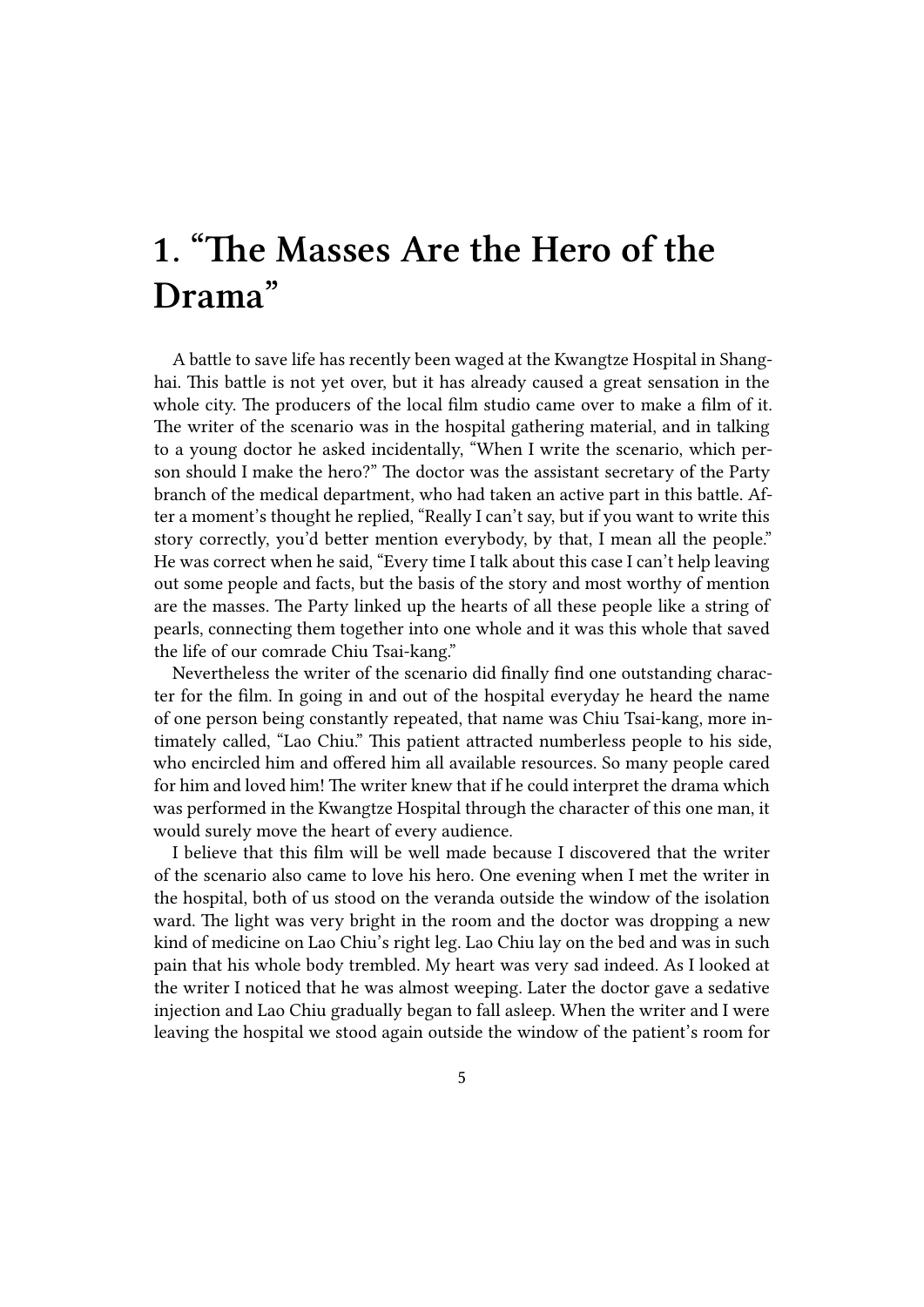a while. The lights were low inside now and the patient was lying silently on the bed.

A joint consultation of medical and surgical specialists was held that evening on the roof garden outside the isolation ward and the consultation was not concluded until midnight. This was already 36 days after Lao Chiu's admission to the hospital. His condition appeared to be worse this day. His right leg had become seriously infected. The polymyxin applied hitherto could no longer control the bacillus pyocyaneus which had developed a strong resistance to polymyxin. On the same afternoon a new kind of bacteriophage had been given a trial. This kind of medicine was made experimentally by the professors and students of the No. 2 Medical College specially for Lao Chiu. It was very effective when it was tested in the tube, destroying a culture of the bacillus pyocyaneus from Lao Chiu's body. But the doctors were not certain whether it would be effective when used clinically. These twenty-four hours were a critical period for Lao Chiu. When the doctors who participated in the consultation were leaving, not a smile appeared on any face. Everybody seemed to pin his hope on "tomorrow."

The day after, I went to the hospital again and found that the bacteriophage had really taken effect and that the patient's condition had improved. So Lao Chiu passed another crisis. When doctors and nurses talked about him then, smiles again appeared on their faces. Another victory had been won. They had good reason to be overjoyed.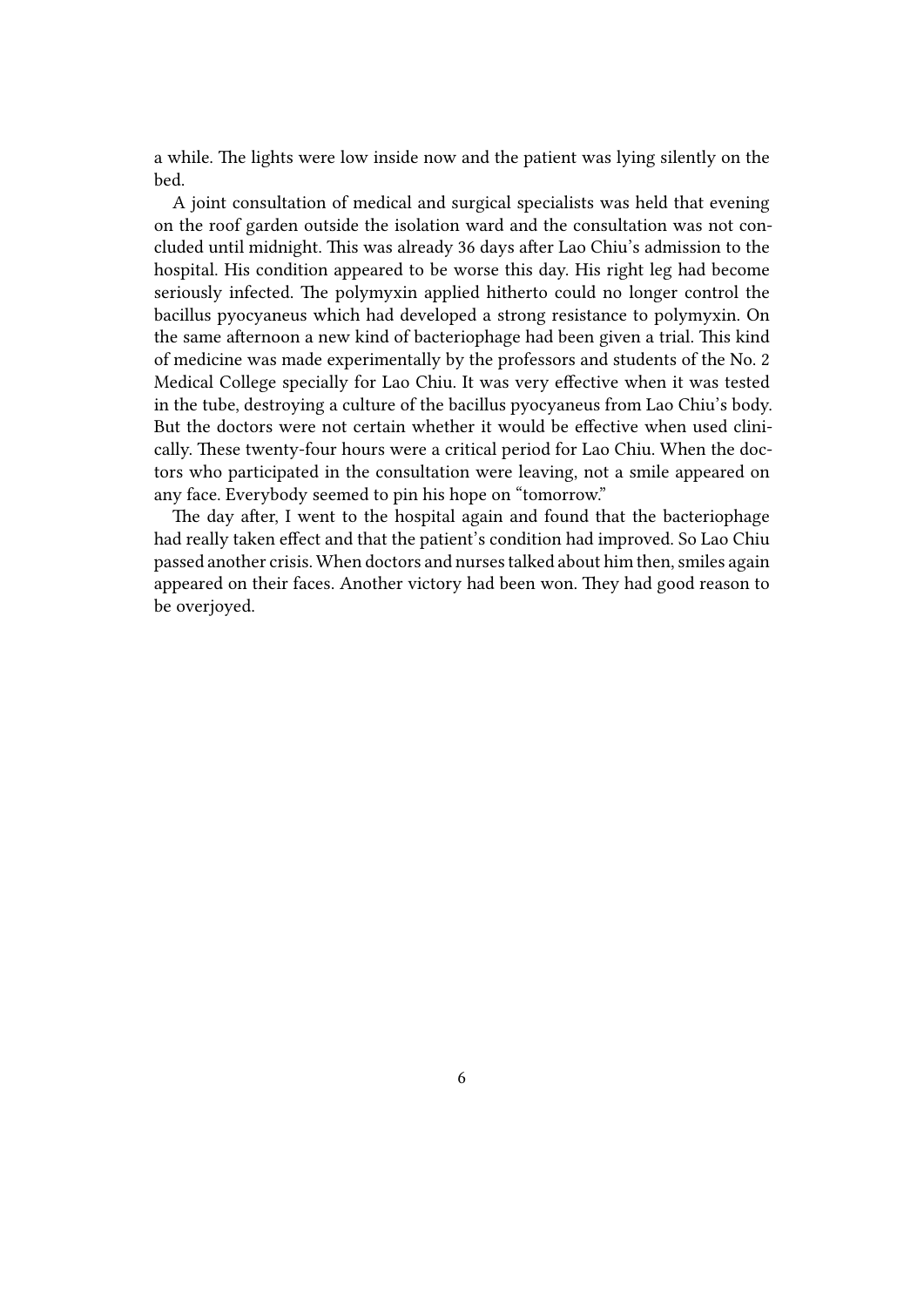### <span id="page-6-0"></span>**2. A Critically Burned Steel Worker**

This bitter struggle for life commenced in the small hours of May 26, 1958. About one o'clock that night an ambulance pulled up before the doors of the Kwangize Hospital on Juichin Road. Three stretchers were carried down and taken into the emergency office. Three patients were escorted by Dr. Li and nurses on duty at the clinic of the Shanghai No. 3 Steel Works, who were all steel workers burned by molten steel about one hour earlier. One case was fairly light but the other two were serious. The faces of the two critically burned workers were swollen to an enormous size and large sections of their bodies were deeply scorched. The skin on their lower limbs was charred and they were unable to move their hands which were lifted high up over their heads. The taller one of the two most badly burned men was grinding his teeth continually. However, he not only refrained from yelling out with pain, but encouraged his two fellow-workers to try and bear their suffering in the same way. He was the 29-year-old Chiu Tsai-kang, a member of the Communist Party and also an excellent team leader who worked at a Bessemer converter.

The doctors on duty found that the condition of the patients was so critical that they immediately telephoned to the surgeons' quarters and called up all the resident doctors. As soon as the patients had been carried into the operating room, all the doctors went about their tasks swiftly, administering anesthetics and plasma, cleaning, dressing and bandaging. It was already 4:30 a.m. when they finished their first-aid measures. After the patients left, a strong smell of charred flesh remained in the operating room.

Soon after daybreak the head of the organizational department of the Party committee of the Shanghai No. 3 Steel Works arrived at the hospital. The Party organizations of the hospital and of the steel works were in full agreement with that all available forces must be used to save the lives of these burned men. Accordingly a joint consultation of specialists was held that morning. All the noted surgeons in Shanghai were invited. The condition of the patients was indeed most critical. Comrade Chiu Tsai-kang's burns extended over 89 per cent of his body; another

<sup>&</sup>lt;sup>1</sup> This worker, Liu Sse-hsiao, died on the eleventh day after his admission to the hospital. His loss saddened the staff, but they had kept him alive eight days longer than had been thought possible, and this made them more determined than ever to save Chiu Tsai-kang — Ed.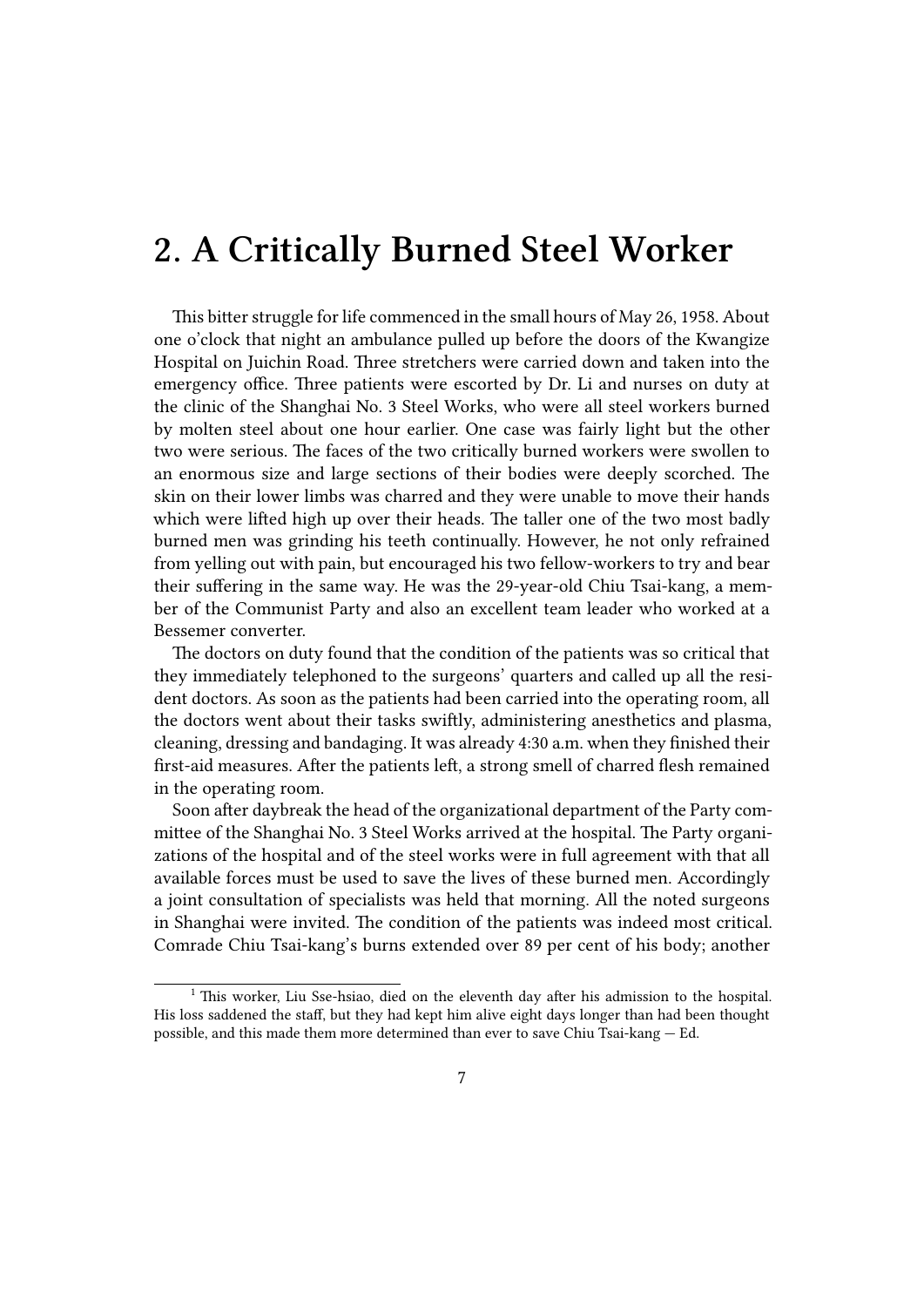young worker's burns even surpassed his, being as much as 91 per cent.<sup>1</sup> According to the world's highest medical authorities, burns extending over 75 per cent of a person's body are regarded as likely to prove fatal. The burns of these two patients were not only extensive but also deep, even involving their muscles in many places. Therefore all the experienced surgeons frowned, shook their heads, and expressed their utter inability to save the lives of these men. One of them said, "It is only a matter of three or four days." Another suggested, "At most three days." Still a third one said, "Whether medicine is used or not is immaterial, for in spite of all efforts the patients will die." Everybody seemed to agree on one conclusion "death." In this way the joint consultation was concluded in a very pessimistic and hopeless atmosphere. On the basis of mortality statistics in international medical literature it seemed that these badly burned patients were doomed to die.

But the Party organization of the hospital would not agree to such a pessimistic view. The secretary of the general Party branch and the assistant secretary of the medical department branch immediately summoned the doctors treating the patients for a talk, and following that a meeting of all the responsible doctors was convened. The problem was analyzed from a class viewpoint, and it was stressed that in capitalist countries it was impossible to obtain the full use of all resources to save the lives of burned workers, but that in our socialist country it was possible to mobilize everything available to save them. For this reason we should not always accept the medical statistics of capitalist countries and allow them to influence us. The Party secretary called the attention of the doctors specially to the following points: First, that they must try to rid themselves of their blind reliance on established bourgeois medical experience, and they must try to think, speak and act in bold new ways. Secondly, they must follow the mass line and depend more upon the power of the people. Finally he said, "The Party will do everything possible to save these steel workers who have created vast wealth for the nation."

Following this the entire body of workers of the Shanghai No. 3 Steel Works sent in a letter of thanks written in bold characters. They urged the whole medical and nursing staff of the Kwangtze Hospital to do their utmost. This letter represented the voice of five thousand steel workers. They had written, "Use all available powers to save our critically burned comrades!"

These loud voices helped to unlock the closed minds of the doctors, swept away the doubts they had, and aroused their enthusiasm. The masses were inspired to action. The whole hospital proceeded with full confidence to join in the battle to save the lives of these workers.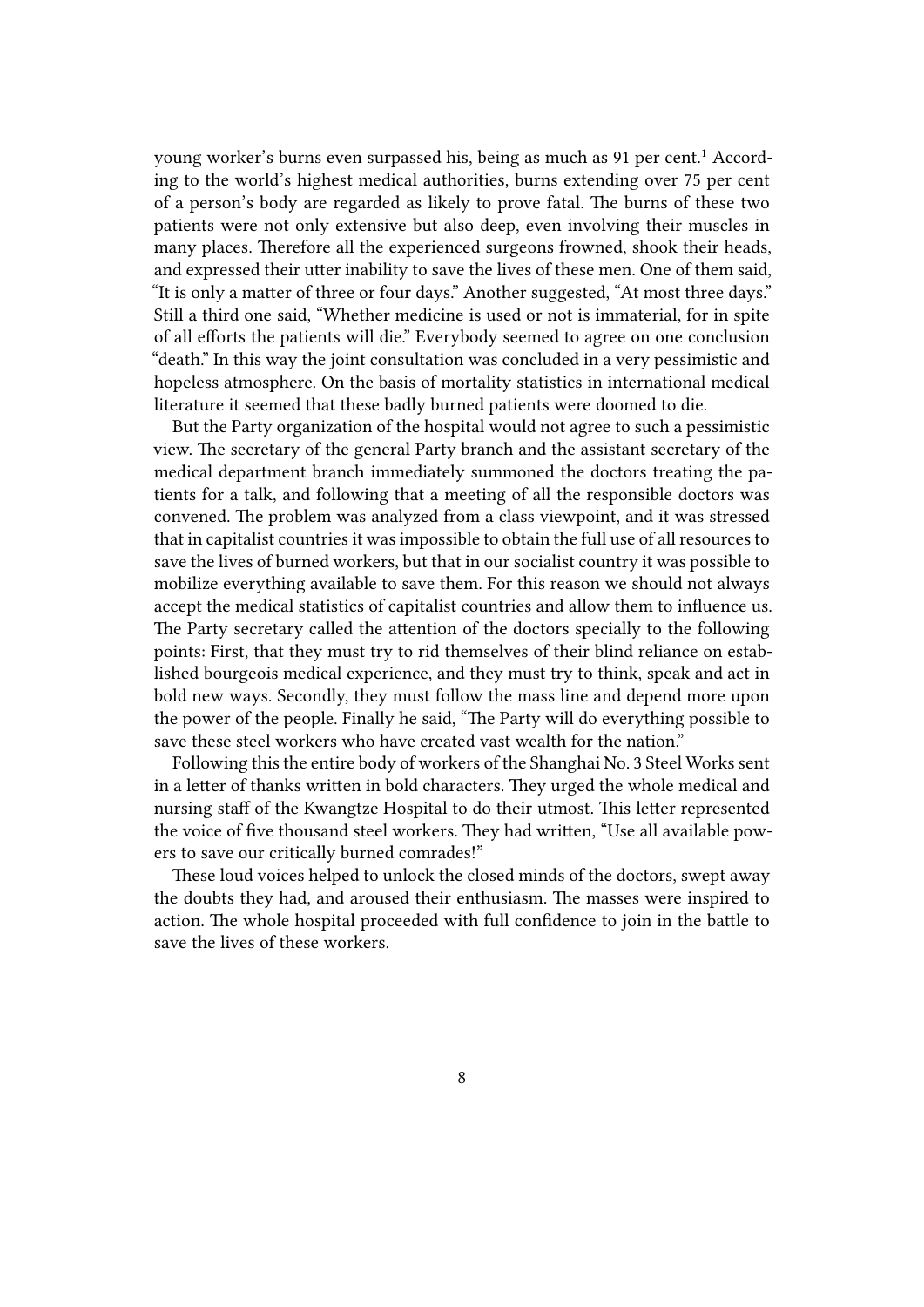## <span id="page-8-0"></span>**3. "The Furnace Cannot Go On Without Me"**

After the patients' admission to the hospital a special treatment group was organized with four surgeons in charge, namely, the head and assistant head of the surgical department and two young doctors. When they accepted their assignments they were not very confident, especially the assistant head surgeon who simply believed in his own past experience, in the statistics of international medical literature, and in the medical equipment and resources of the hospitals in capitalist countries. Therefore when he first heard the talk of the vice-superintendent, who was the secretary of the general Party branch, he had some inner feeling of resistance. He thought to himself, "This is simply coercing people to try and do the impossible! But since I have accepted the assignment I'll do what I can. At any rate, the patients will die either in the shock stage or later." With such downhearted feelings he entered the ward to see his patients.

After he walked in he found that Chiu Tsai-kang had already regained consciousness after the anesthetic. The burns on his back were especially bad and he lay on an ordinary bed, his hands still lifted high above his head and bandaged very tightly. His breathing was very fast and he could only endure the pain by clenching his teeth firmly. When he heard the doctor ask him, "How do you feel?" he spoke with great effort in a low and indistinct voice, "Comrade doctor, please tell me if my eyes are hurt."

"Your eyes are very good," said the doctor.

"Then why is it that everything I see is blurred?"

The doctor stretched out two fingers in front of the patient's eyes, asking, "Can you see them?"

"Yes, I can, they are two fingers."

Again the doctor stretched out four fingers, asking: "Can you see them?" "Yes, now there are four fingers."

The doctor smiled and said, "You see very clearly. Your eyes are very good, they're not a bit burned."

The patient felt quite relieved and said, "In that case I can go back to the furnace. I don't mind having some scars on my face and being ugly to look at." He recalled the words of a Soviet expert, "You Chinese workers are really wonderful. Simply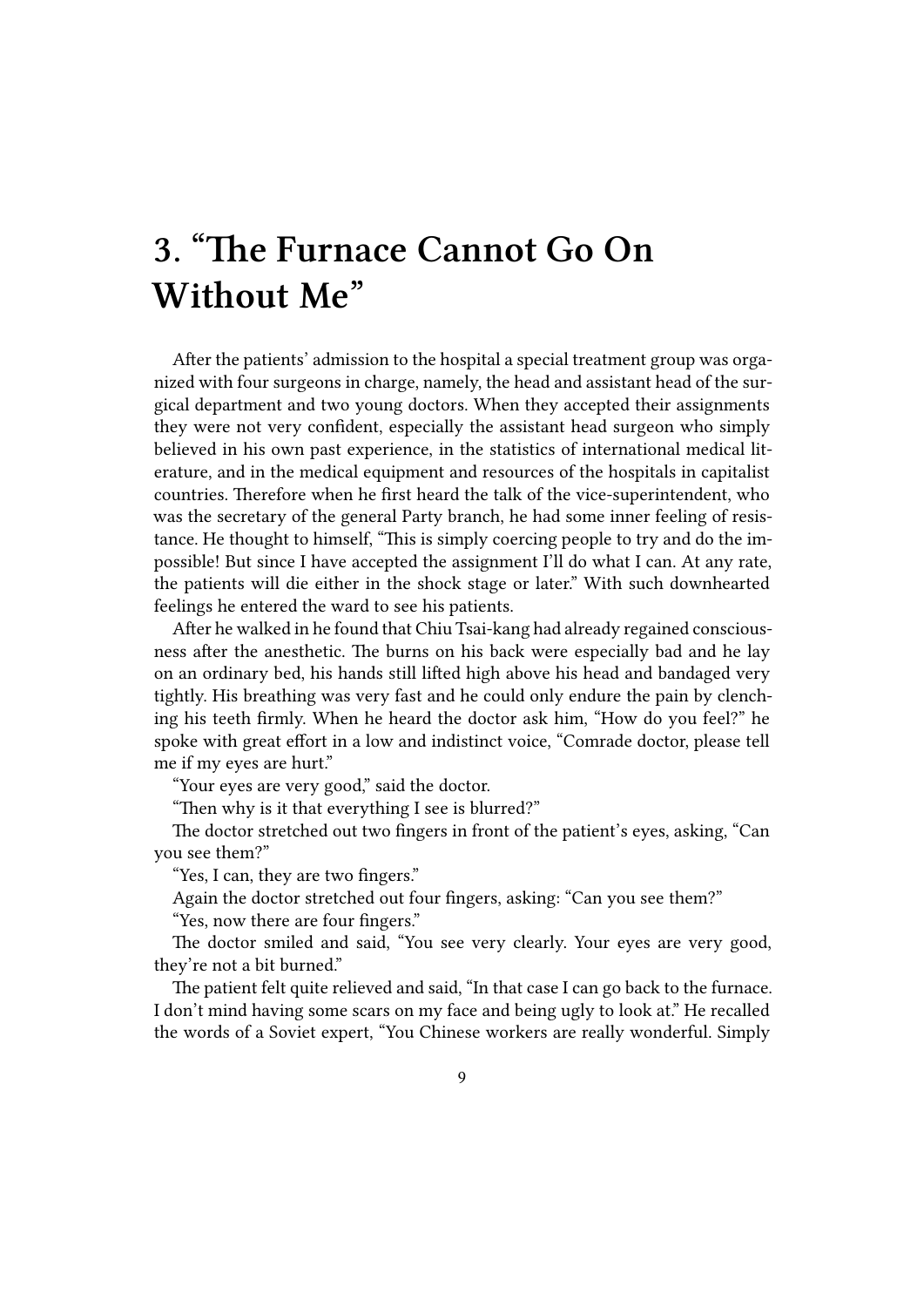with a pair of eyes you can tell when steel should come out and yet the quality of the steel is always assured." He intended to laugh but his whole body began to tremble, and he immediately clenched his teeth again in agony.

The doctor looked at the patient with compassion and thought inwardly, "You cannot live more than three days, why do you think of such things?" As he frowned and was about to walk away the patient suddenly opened his eyes wide and said: "Doctor, let me implore you to save me. It isn't boasting when I say that I am very important and the furnace cannot go on without me. I can leave my family, wife and children, without anxiety, but what about the furnace?"

Looking at this immensely swollen face in front of him the doctor gently consoled the patient, "Comrade, don't worry and you will recover." As a matter of fact, he was thinking quite the opposite, "You will die. I can be of no more help." The doctor felt sad and was afraid of hearing the patient ask such things again. Therefore he left the ward and hurried away.

Later the assistant chief surgeon told people that he had been a surgeon for eleven years, had seen not a few patients die and consequently had become quite cold and indifferent. He was interested only in diseases as such and had no feelings for his patients as people. But what Chiu Tsai-kang had said impressed him deeply. Even after he left the patient's room he thought it over for quite a long while. Here was a man awaiting death who had to clench his teeth to endure the searing pain of his whole body, but who constantly had the nation's steel production on his mind and who wholeheartedly desired to return to his furnace. In the past, he had read of people with such public spirit and unselfish character only in novels. He had regarded them as nothing but ideal, imaginary creations of literary writers. Now he has seen such a hero in the flesh with his own eyes. He was convinced that this man ought to live and that he was needed for the country's steel industry. He was determined to do his best to save him, but how? The more he thought the more he felt that he could not find a way out. When alone he secretly shook his head. But suddenly he recalled the analysis made by the Party secretary regarding "two kinds of social system, two attitudes, and therefore two different results." He felt as if he had seen a ray of light in the darkness. He said to himself, "Lao Chiu can endure pain of such magnitude, and in spite of his burns he is always thinking of going back to the furnace. He wants to live. Why should he not be able to live?" That moment, suddenly the doctor and the patient were drawn closely together. From then on, the doctor thought of the patient often and also tried to compare himself with Lao Chiu. The more he compared the more he felt ashamed of himself and the more eager he was to do his best for this worker. So, from the very first day the assistant surgeon learned something from his patient.

Later on, the assistant chief surgeon told the chief surgeon what Lao Chiu had said to him. The chief surgeon had studied in America. He was a good-tempered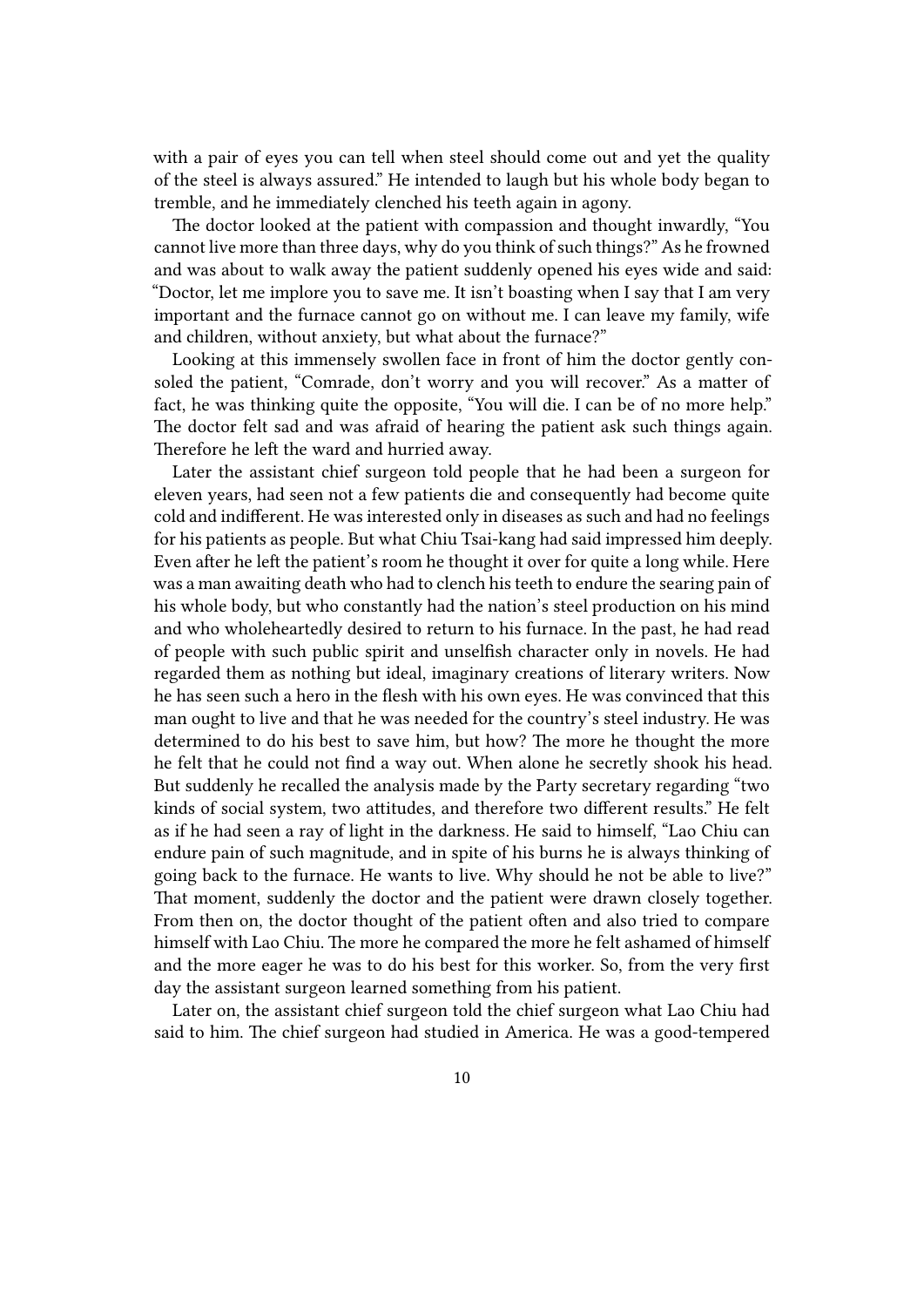man, who didn't say very much, but he had experience and was successful as a surgeon. He did not participate in the treatment of Lao Chiu from the very beginning. He told people that the first time he saw him was when the patient had just struggled out from the shock stage and was not yet able to speak. Apart from the fact that his condition was critical, the doctor had no other impression. He regarded Lao Chiu merely as a serious case like any other. When he learned that Lao Chiu was talking about his own importance he thought that the patient was rather conceited. Then the assistant chief said emotionally, "His way of thinking is totally different from mine. If I were burned by molten steel and was healed I would never go back to the furnace. But he is not like that. He thinks of going back to work even before he is healed. Here is the difference between workers and intellectuals. We always think of ourselves." This was the first time that the assistant chief surgeon had spoken this way and also the first time that the chief surgeon had seen his thirty-year-old colleague so excited. These words stirred the mind of the chief surgeon and for several days set him thinking too. The more he thought, the more he felt that his viewpoint had not been correct. Like the assistant chief surgeon and the other two young doctors, the more contact he had with Lao Chiu the more he felt the influence of this worker, and the more friendly he felt toward him the more he was determined to save him. The doctors realized very clearly that their minds and emotions were changing from day to day. On the one hand they were healing the patient, and on the other it looked as if they were healing themselves too. It was this chief surgeon who first volunteered to offer his skin when grafting began.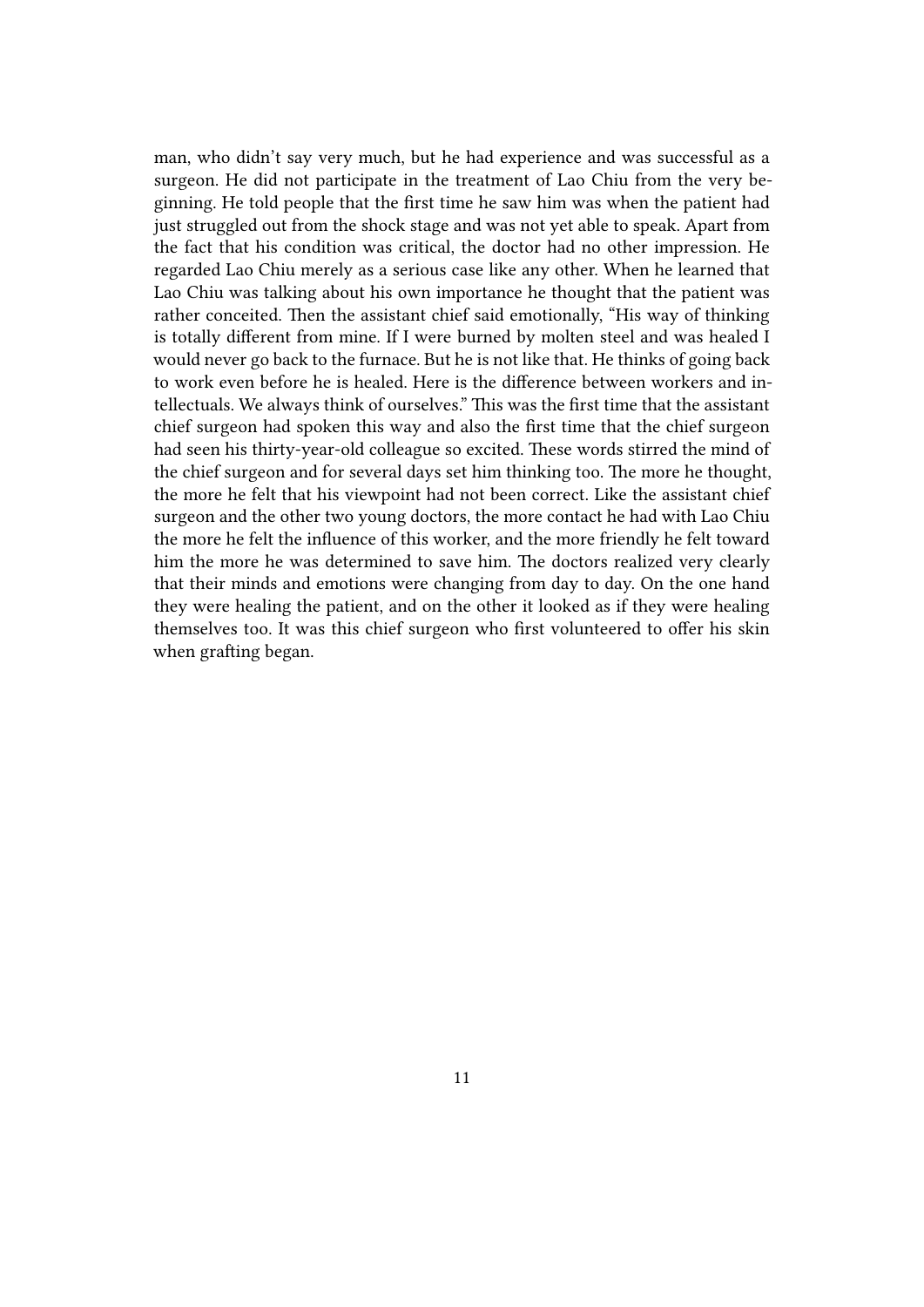## <span id="page-11-0"></span>**4. "Many People Were Concerned and Helped Him"**

The battle to save a life had now commenced. On May 28, during the morning consultation of surgeons, a decision was reached to draw the masses into the effort. Forty-nine surgeons were called in and each one of them was asked to read two articles concerning the treatment of burns in foreign countries during the last few decades and then, by integrating these reports with their own clinical experiences, to make suggestions for treatment. That afternoon they met again to discuss methods of treatment and in the course of discussion, each of them offered his opinions without reserve and made concrete proposals. Finally they agreed on some new measures to be taken including fifteen recommendations.

This was a good beginning. All the outmoded rules of the hospital were broken. Minds which had been tied down by subservience to foreign experience were now set in motion. People began to speak, to think and to act boldly. A new world opened in front of them. They knew that what they were doing now was something unprecedented which doctors in capitalist countries had not been able to do. They were engaged in a battle to save lives and as the scope of the battle became wider an increasing number of people were drawn in. Later on when a difficulty occurred in the course of treatment they solicited the opinions of many doctors both within and without the hospital, depending on the wisdom of the many to tide over one crisis after another.

The patient was now moved from the ward for serious cases to a strictly sterilized operating room, the bandages were removed and exposure treatment commenced. Air-conditioning in the operating room was strictly controlled to help diminish the high temperature of the patient's body and at the same time, to ensure that the exposed muscles were not injured by cool air. Doctors and nurses did their best to find ways and means of mitigating the patient's suffering.

During the first few days the patient needed a large volume of blood plasma. The doctors made a request to the blood bank and the staff in charge immediately replied without any hesitation, "All right, any time you want it we are prepared." As a matter of fact, they made arrangements so that when the hospital's supplies of blood and serum ran low, other institutions quickly sent more from their laboratories. A difficult after-effect of severe burns is the patient's total loss of appetite. In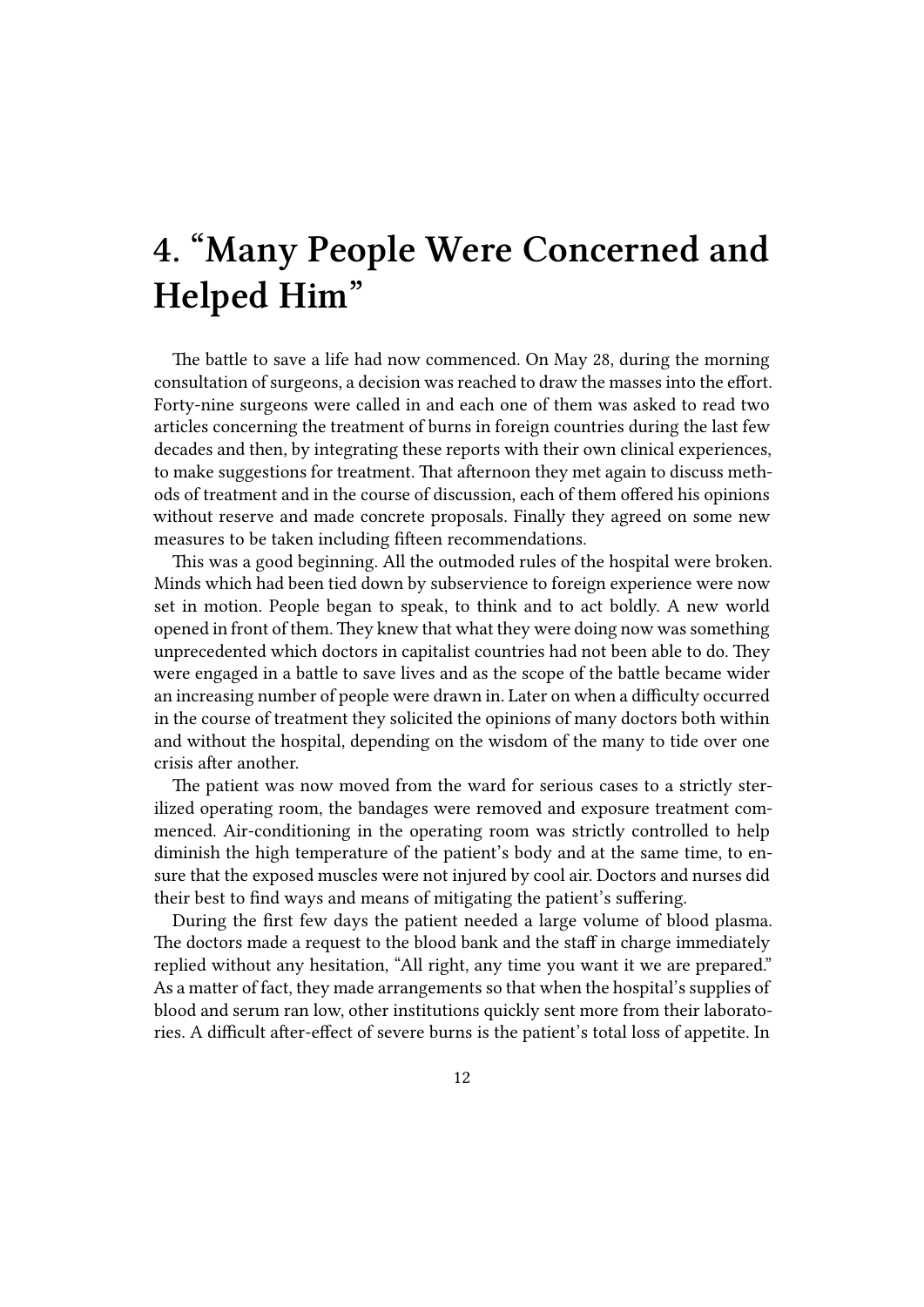order to arouse his desire for food, the head nurse sent for the menus of Shanghai's best restaurants and they were read aloud to him over and over again. Gradually the nurses succeeded in arousing his interest in some dishes, which they immediately ordered and tried to feed to him.

Three days were safely passed and the first round was won. Needless to say everybody's confidence increased. The patient's condition began to improve and the doctors learned more themselves day by dya. The changes in the chief and the assistant chief surgeon were most noticeable. At first they felt that they were just fulfilling their duty to the injured worker but were very dubious about the result. But then, full of confidence they really began doing their best. Formerly although they were interested medically, they were rather indifferent to the patient himself. Now they were filled with love and respect for him. In the course of the treatment they realized more deeply than ever the superiority of socialism, which the Party secretary emphasized so often. Later the assistant chief surgeon declared at a public meeting, "When I think that so many people are concerned about him and ready to help I begin to feel stronger. I feel a new source of strength in my heart." This man who had never believed in medical marvels before was now wholeheartedly taking his part in this extraordinary battle to save a life. This even he himself never dreamed of in the beginning!

Indeed the masses were stirred into action. The whole hospital, the whole medical world and the whole society of Shanghai, were all supporting this battle to save life. The whole body of doctors, nurses and others of the Kwangtze Hospital continually offered proposals whereby their collective and creative labor might help to protect the patient in passing through his second big crisis, namely, infection by bacillus pyocyaneus.

In order to effectively control the bacillus pyocyaneus, the Kwangtze Hospital began to make combined antibiotic sensitivity tests. This was proposed by a professor of the Shanghai No. 1 Medical College. This professor had conducted research studies in antibiotics before. He did not only take part in every joint consultation, but also came every other day to the Kwangtze Hospital to make suggestions as if the patient were his own. In addition he also asked the help of his own hospital in conducting experiments. Later a total of 58 different experiments were made for the production of an effective drug for the control of bacillus pyocyaneus septicemia. In this way polymyxin was decided upon.

To help the patient resist infection the doctors began skin-grafting. On June 5, the first grafting took place. The chief surgeon, assistant chief and other doctors and nurses worked at high tension for a whole night. From 10:30 p.m. till 5:00 the next morning, they cut off the burnt tissue and grafted healthy skin to his hands and legs. Many people asked to have their skin used. At noon on that day, an old women died in the hospital. Her husband willingly offered her skin, saying, "She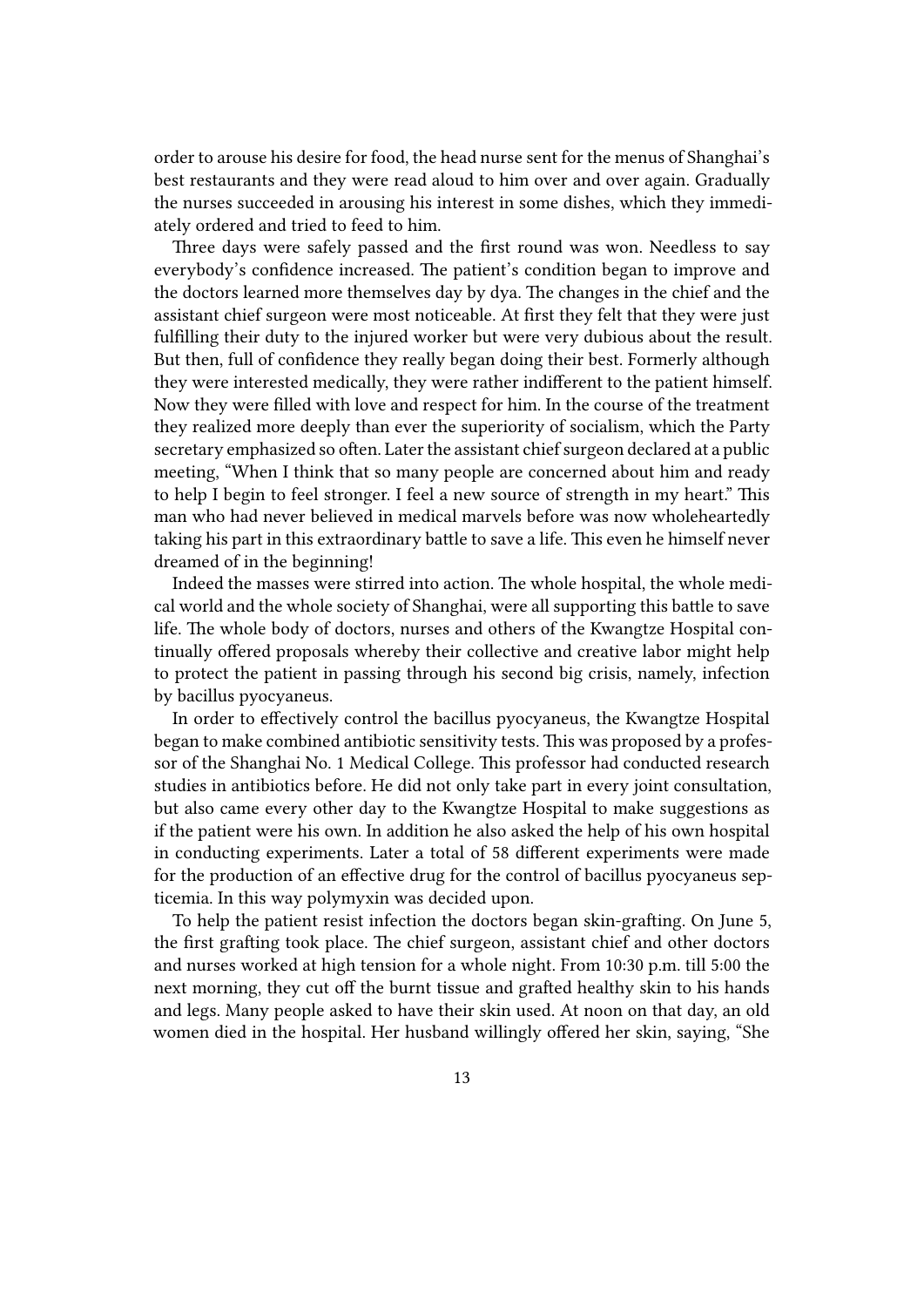would be glad to help a hero who's building socialism." The first attempt at skingrafting proved successful. Eleven days after, on June 16, the second grafting began. On that the number of applicants offering their skin increased to more than 800. The time for grafting was in the afternoon but at twelve o'clock, people began to line up waiting to be chosen. A nurse attending Lao Chiu wrote in her diary, "I put down my name at noon. I wanted to have my skin grafted on Lao Chiu's body. My skin is good and is certainly fitted for the need. Even to do one helpful thing for Lao Chiu is glorious." The doctors finally decided to use the skin of four persons, three of whom were nurses. The fine hair on a portion of their skin was shaved and the skin prepared in readiness for the operation. But at that very moment a child died in the hospital. It was possible to use this child's skin on Lao Chiu's back and it obviated the need to use the skin of living persons.

On June 21 the doctors decided to give two healthy volunteers for blood donation an injection of a combination of three bacterial vaccines. It was believed that as a result, their blood would contain anti-bodies which would kill the bacteria in Lao Chiu's blood and increase his power of resistance. As soon as this news spread, the students and nurses of the Shanghai No. 2 Medical College hastened to volunteer. Two girl students who were lucky enough to be chosen waited impatiently for a reaction. They kept asking each other, "Do you feel bad?" "Have you got a fever yet?" hoping that the higher the fever developed the better the response. The transfusion was given and after three days they returned to school. One afternoon they came to the veranda outside the window of the isolation ward to see Lao Chiu. He was still lying in bed and was unable to move his head at all. When he heard from the nurse that these two girls had given their blood to him he opened his eyes to look at them trying to express his thanks by a smile.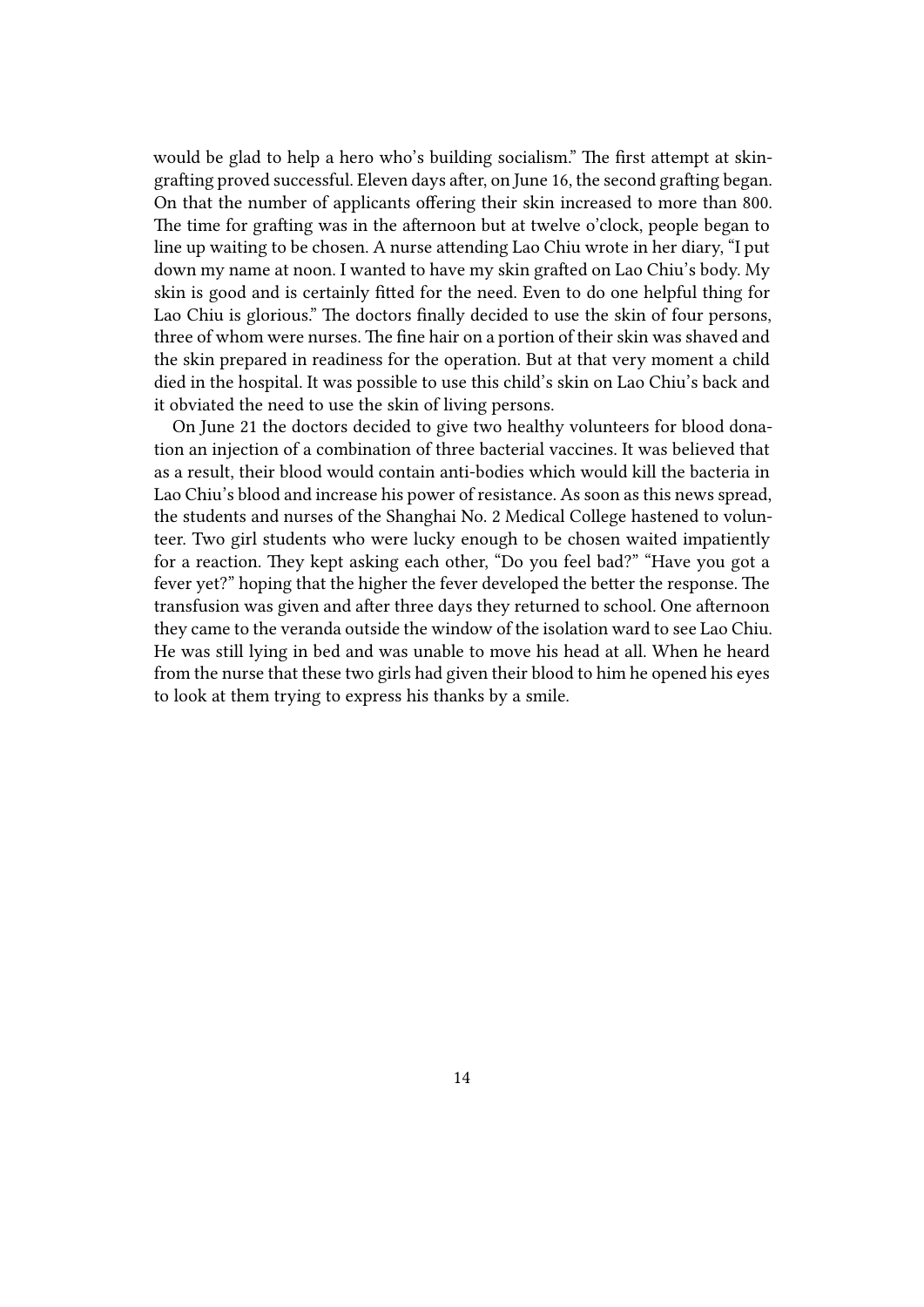### <span id="page-14-0"></span>**5. Thousands of Hearts**

There is also a special story about the turning bed. Lao Chiu's burns were so extensive that, with the exception of his scalp, two shoulders, the waist where his leather belt was worn and the soles of his feet, practically his whole body was affected. His back and hips were burned deeply and his right leg was even worse. Every time it was necessary to turn him over and change his dressings ten doctors and five nurses were required and the process took several hours. Moreover, the patient suffered very much and was short of breath for a long while. When he slept face up, his back became seriously infected; if he were turned over it was bad for his chest. In order to reduce his suffering and expedite healing, it was necessary to make a specially designed bed. The doctors found a picture of such a bed in a foreign book and accordingly assigned the job to the technicians of the hospital saying that it was required the next day.

As soon as the technicians learned that this bed was for Lao Chiu they immediately set to work. On the basis of that rather indistinct picture and according to the patient's size they made a rough sketch in the workshop. They started working at two o'clock in the afternoon and the bed was finished the next morning at seven.

An air mattress for the bed was designed and made by the Shanghai No. 2 Plastic Works. In the afternoon of the same day a doctor had hurried over to the Plastic Works to arrange for the making of an air mattress. Unfortunately it was the workers' day off. But when the manager learned that the air mattress was for the burned steel worker, he immediately called some workers living nearby. The request of the hospital was made clear to them and they started to work, designing as fast as they could. By one o'clock in the morning they had finished the job and a brand-new soft air mattress, a type that had never been seen in Shanghai before, made its appearance.

An hour later the doctor brought it back to the hospital. Although it was two o'clock in the morning, lights were still on in the courtyard in front of the hospital workshop. Everyone worked with extreme intensity and showed not the slightest fatigue. Now the bed was made, the air mattress was put on it, and everybody tried to lie on it to feel if it were comfortable. It took only two minutes to turn the patient over. Even after the bed had been moved into the operating room still the technicians did not feel quite satisfied. Quietly they stood by the door of the room, waiting for somebody to come out, so that they might ask whether the bed was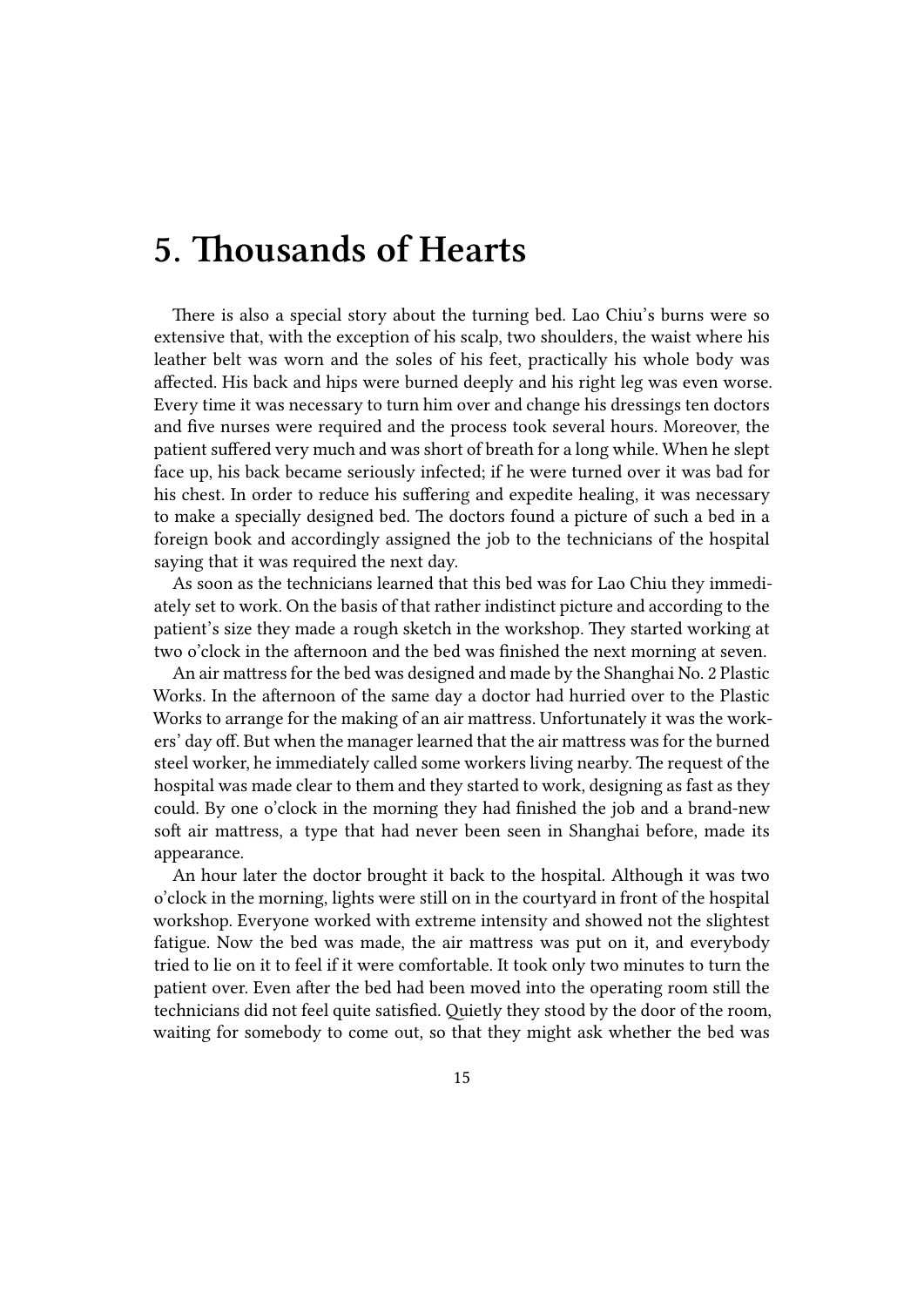all right. The manager of the Plastic Works also rang up to inquire whether the air mattress was satisfactory. If not, he said, they would try to make a better one.

The turning bed served its purpose very well, and when Lao Chiu was moved from the operating room to the isolation ward the bed also went with him.

Another of the numerous moving incidents connected with the hospital happened before this turning bed was made. The doctors had been over to the Shanghai Medical Instruments Factory to look for a suitable bed there. They had a bed for fracture patients. When they learned that the hospital needed it, many workers racked their brains to remodel it in order to make it possible for Lao Chiu to sleep comfortably. Late that night, after the bed had been delivered to the hospital, an old worker who had been involved in the job of designing, came to the hospital from the Yangshupu District. He declared, "When I returned home from work I thought that it might be uncomfortable for the patient to sleep in this way. I thought it would be better to put in a few alternating wooden boards for turning purposes." To obtain these special wooden boards, he had crossed the greater part of Shanghai. He made a sketch of his scheme and he said that if he hadn't come over he would have been unable to sleep in peace that night.

Once the patient needed a very special type of medicine but it was out of stock in Shanghai. The Shanghai Pharmaceutical Company immediately cabled to Canton and the Canton office at once sent it by plane. Within three days the medicine was in the hands of the doctor.

Another night a member of the nutrition department of the hospital went over to a restaurant to buy fish ball soup, a special delicacy, for Lao Chiu. The restaurant had just shut down and had put out its cooking stove. When the cooks heard that Lao Chiu wanted fish ball soup they started the fire again and began to work immediately. There was no fresh fish on hand so they went out to borrow some from another restaurant. The whole staff of 57 workers prepared these fish balls with a special message to Lao Chiu. "Each fish ball represents a heart and is offered to you to express our love and sympathy." They chose two delegates to deliver the fish ball soup to the hospital in person.

Moving stories of this kind are too numerous to mention. Not only 57, but thousands and tens of thousands of hearts were concerned about Lao Chiu and it seemed as though everybody was waiting for an opportunity to do something for him. Letters of consolation and encouragement came from all over the country indicating that everybody wanted him to live. Young Pioneers continually wrote letters urging the doctors to do their utmost. The whole staff of many medical units sent in letters expressing their devotion, "We are willing to offer him everything, our skin, our blood and our strength. It would be our greatest honor if we could have a small share in the arduous task of saving our beloved Comrade Chiu Tsai-kang."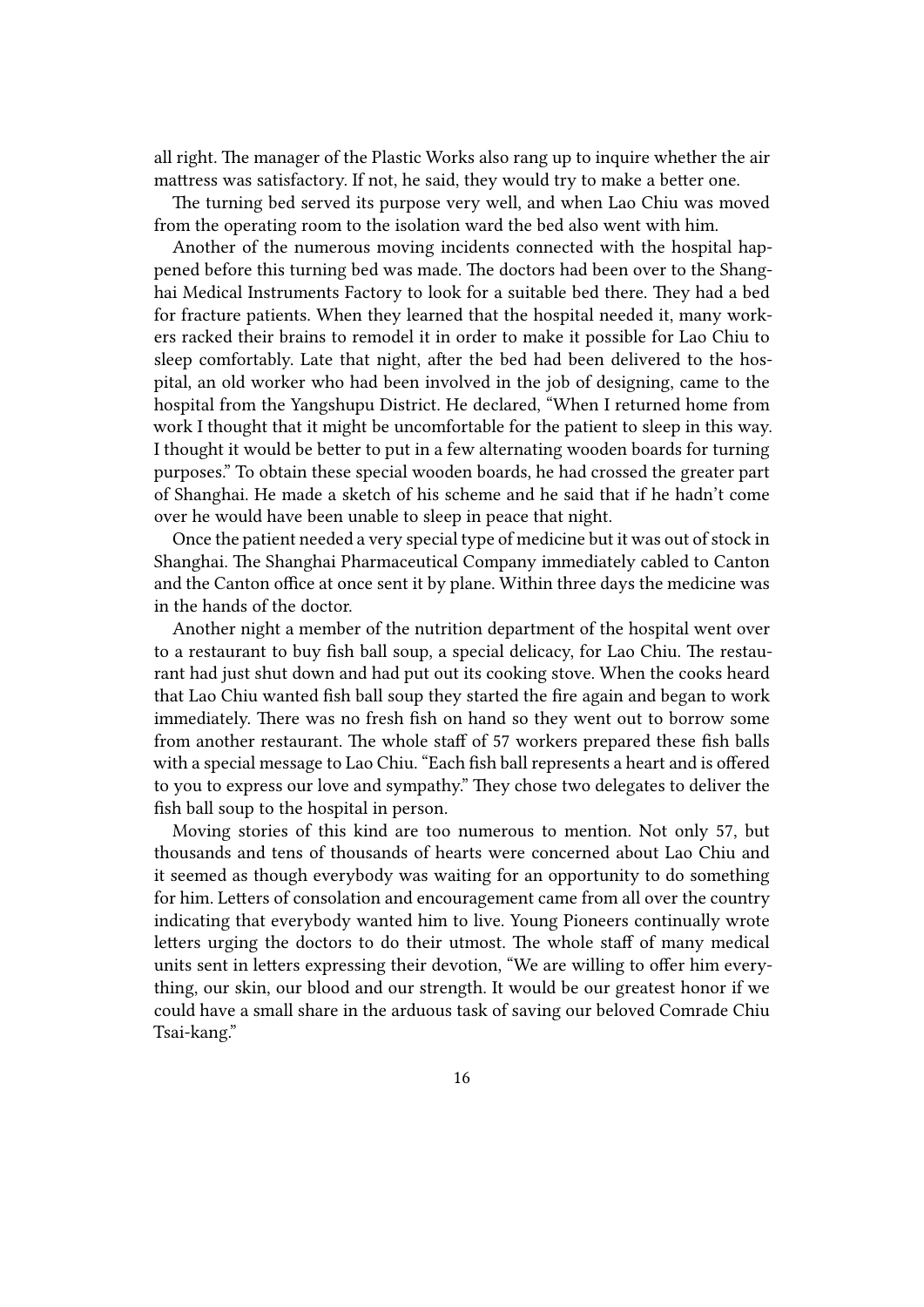Such is our people's concern for the fast developing steel industry and such is our people's love for the noble qualities and heroic spirit of our steel warriors.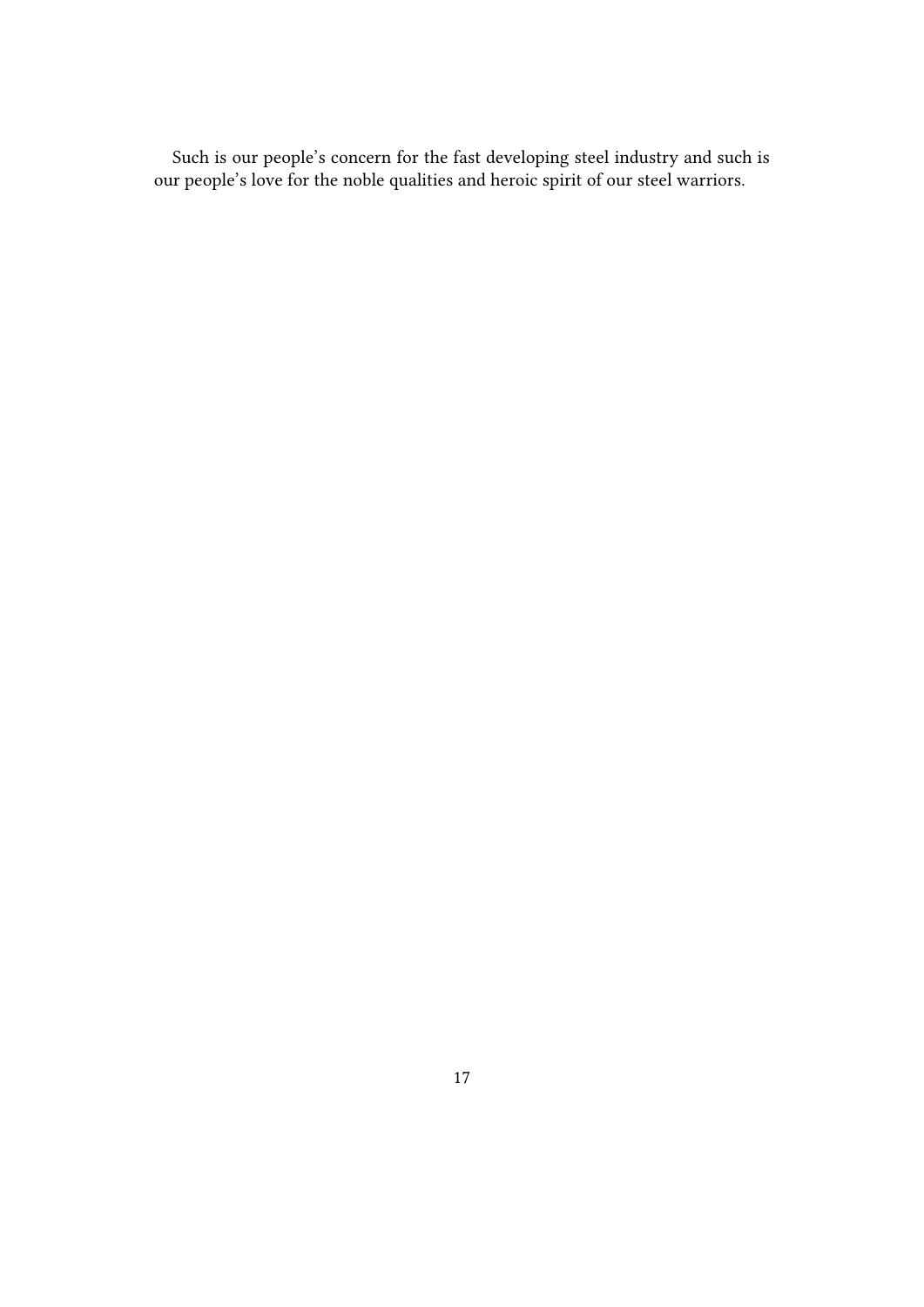### **6. "The Party Is My First Life"**

During all these days Lao Chiu was lying on the bed suffering continual pain. The doctors and nurses did their utmost to reduce his suffering to the minimum, but they could not completely relieve it. Even the chief surgeon said once, "When we were healing him I often thought that if another person was in his place he certainly would not have stood it so long, but Lao Chiu endured everything. When I saw him grinding his teeth to suppress his groans, I felt so touched that the tears feel from my eyes." Indeed he suffered great pain for a long period. While changing the dressings even laughing gas anesthesia could not keep him quiet. Sometimes these pains were so intense that his whole body trembled uncontrollably. Sometimes in trying to bear his pains he would shout, "Come over, Chairman Mao! Come over, Chairman Mao!" As soon as he mentioned Chairman Mao's name it gave him courage and he felt he could stand even greater pain.

In the very beginning when he lay panting for breath, his pain seemed to be intolerable. When the secretary of the Party committee of the Shanghai No. 2 Medical College came to see him, he told him, "You believe in the Party when you are at work. You must also believe in the Party when you are sick." He then promised the secretary that he would endure even greater bodily pains if necessary.

One time his condition became worse and even the assistant chief surgeon was alarmed and considered the battle as hopeless. Lao Chiu himself also realized the gravity of the situation and said to his wife, "It looks as though my condition is very critical and the two children will be left in your hands." That evening the assistant secretary of the general Party branch came to see him and Chiu revealed what was in his mind. The secretary encouraged him to have faith and said, "You will certainly recover. With the Party by your side what problem cannot be solved?" He listened to the words of the Party just like a child listening to his mother. So once again he became optimistic. The Party always advised him to have confidence in and to cooperate with the doctors. In this respect he behaved unusually well all the way through. For instance, although changing the dressing was always extremely painful, he said to the doctors, "Go ahead! How can the burns be cured without changing dressings?" In swallowing food, the movement of his neck also caused considerable pain and for this reason he was reluctant to eat. But in order to get well, he needed plenty of nutritious food. From the moment the secretary of the Party committee persuaded him to eat, he took it as a serious duty and tried to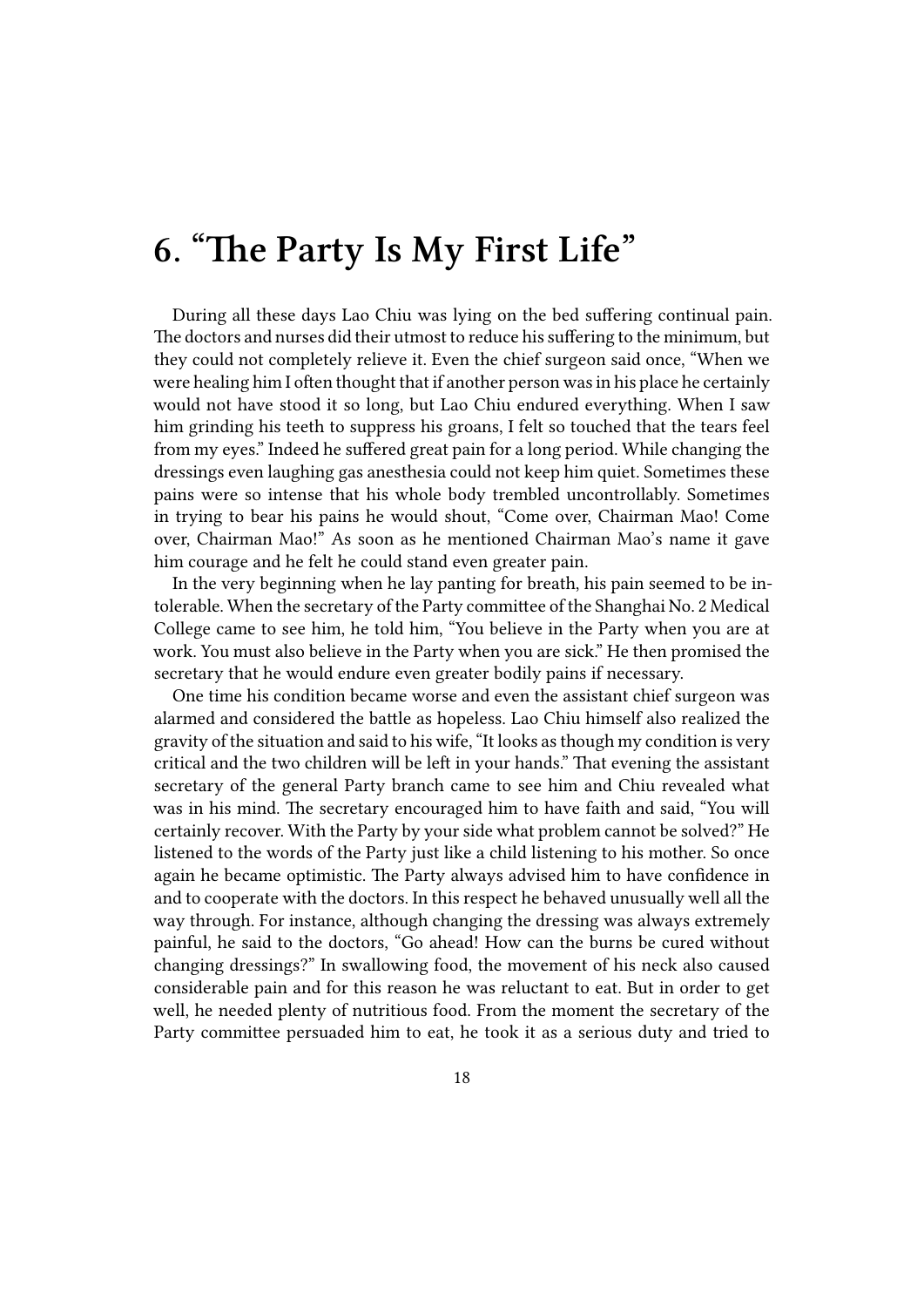do it. But he could not eat enough to supply the amount of nutrition he needed. The doctors had to insert a stomach tube through his nose and give him additional nourishment. The presence of this tube increased his difficulty in breathing, but nevertheless he accepted the directive of the Party and endured the discomfort without any complaint.

When his wife came to see him in the hospital for the first time he reminded her, "Pretty soon it would be the fifth day of the month. Remember to pay my Party membership dues for me. Do not let others advance the money. Pay it out of our own cash." Then he continued, "Do not forget. The Party is my life."

He regarded the Party as his life, so he always listened to the words of Party representatives. Indeed his desire to live was for the Party and also for the work which the Pary entrusted to him.

Once Lao Chiu told a young doctor about his former life. He said, "In the past I was a miserable man. I suffered much in the old society." He was a poor peasant on Chungming Island at the mouth of the Yangtze River and was pressganged into the Kuomintang army. He escaped and went back home. Then he did some peddling in Shanghai, served as a boy on a steamship, drifting about here and there without any fixed occupation. Then liberation came. In 1951 he entered the Shanghai No. 1 Steel Works as an apprentice and very quickly became a skilled worker. He joined the New Democratic Youth League in 1952 and the Party in 1955. In 1956 he was transfered to the Shanghai No. 3 Steel Works and afterwards served as the team leader of a group working at a Bessemer converter.

When the accident occurred in the Shanghai No. 3 Steel Works he was covered with flames. He crawled out from a small window and rolled down from the platform still in flames. The workers held him, extinguished the flames and he then became unconscious. When he came to, he immediately thought about the steel furnace and the production target for the year. He hoped to return to the steel works at the earliest date. When his fellow-workers came to see him,l he encouraged them saying, "Don't be afraid, accidents like this happen very seldom. Do not be scared and feel discouraged. Try to work still more energetically." When the Party secretary of the No. 3 Steel Works came to see him he said regretfully, "I am afraid our target for this month cannot be reached." He often talked about going back to the steel works to help overtake Britain in steel production.

At night he sometimes cried out in his dreams, "Molten iron! Molten iron! Release the ladle a little and push the wagon nearer!" It sounded as if he were directing his work beside the converter. Once when he woke up, his wife who was by his side, asked him what he was talking about, saying, "You seemed to be in your workshop." He replied: "I have been there all along."

Even while he was enduring terrible pain, his mind remained perfectly clear. Flat on the bed, unable to move, his whole body sore and trembling, he never forgot to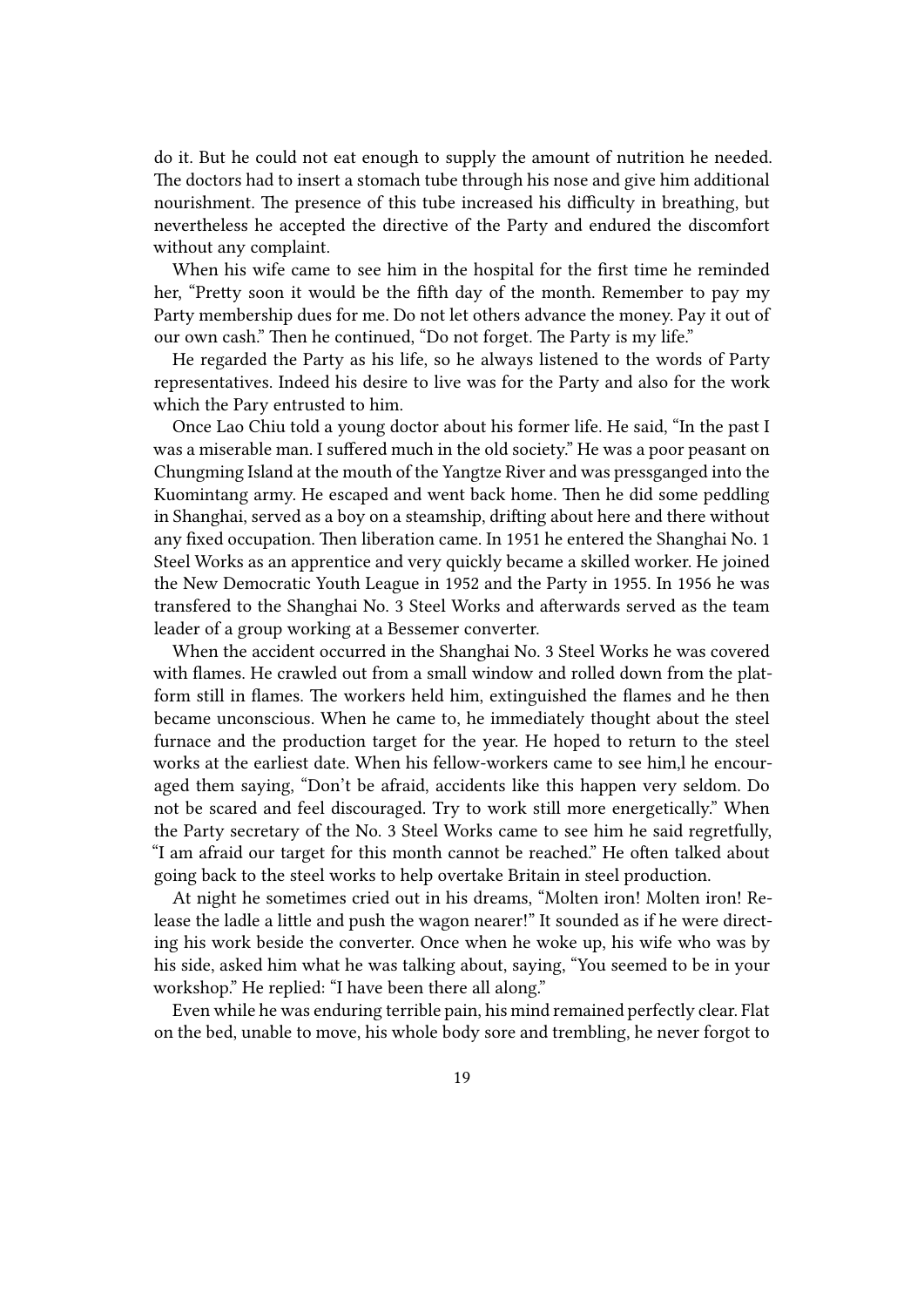care for others and help them. His mind was active all the time. As a nurse said: "He always looked at problems from a political point of view. Very often he would offer his opinions on a subject; sometimes they were sharp but correct." He behaved like this when he worked in the foundry and also when he was sick in the hospital.

One day a young nurse was reading the papers to him and all she read was the light news. He said: "When you read the papers you ought to read the editorials first, then the great events of the nation and then international news."

Lao Chiu was this kind of a person. While lying in the isolation ward of the Kwangtze Hospital he acted not like a patient but rather as a responsible political instructor. All along he kept his mind on the work of ideological education. He continually used his own living example, his sharp criticism and concrete suggestions to help educate and to unite all who had direct or indirect contacts with him. They all loved him, respected him and developed deep friendships with him.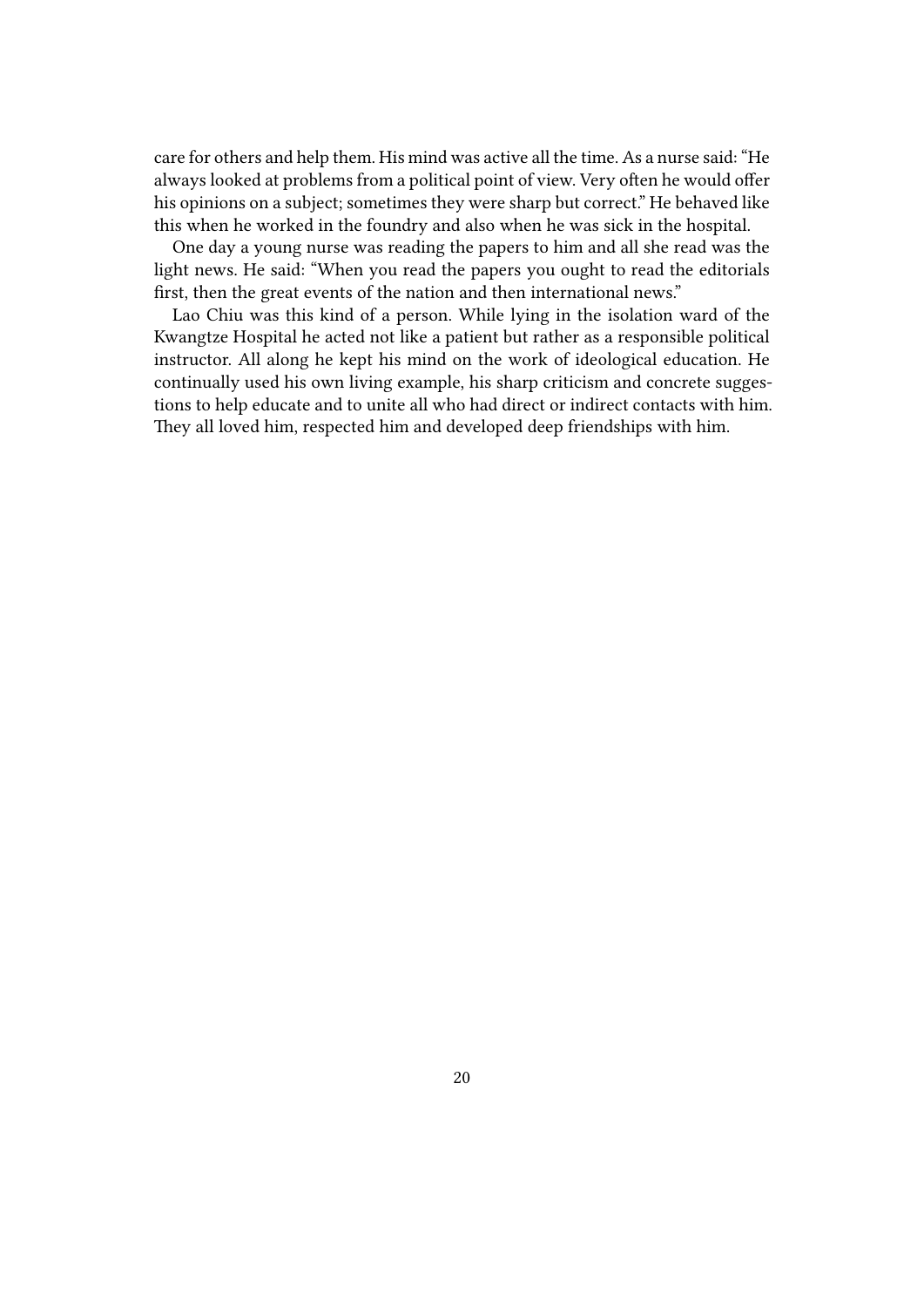### **7. Stubbornly He Lives On**

The battle to save life is still going on. Up till now Lao Chiu has already lived for forty-four days. He lives on stubbornly and endures all suffering. Already he has become a banner, a fresh red banner. Many people regard him as a source of encouragement and as a model for them. Many consider him as a personification of the noble qualities of the working class and as a shining example of the great spirit of communism.

This battle to save life will eventually be won. The fact that Lao Chiu has lived until now is already a medical marvel. He has passed through one crisis after another and later he may face still more. But he will certainly live. Blind faith in established experience has been shattered, outmoded regulations have been smashed. The Kwangtze Hospital in Shanghai has really waged and won two battles: a critically burned patient lives, while the doctors who were healing the patient have been educated by him. The malady of the doctors was by no means lighter than the patient's burns for the disease of these intellectuals was in their minds and had been there for a considerable length of time. If any intellectual were in Lao Chiu's place and compared himself with this worker, he would certainly realize his own limitations. When he analyzed his own problems he would be willing to correct them.

This battle for life is pushing forward the whole of Kwangtze Hospital, and the whole medical profession of Shanghai. The fact that this battle has been so victorious and has had such a great influence, is not due to any individual doctor's effort. In such an arduous struggle, the role of the individual is very limited. Let me recall the words of the secretary of the Party committee of the Shanghai No 2 Medical College: "Only when the masses were aroused under the leadership of the Party, with one mind and one goal, could such a force be generated."

Therefore although the writer of the scenario had made Lao Chiu the leading character of his play, what he emphasized was the role of the people, of the masses of socialist society.

July 9 1958.